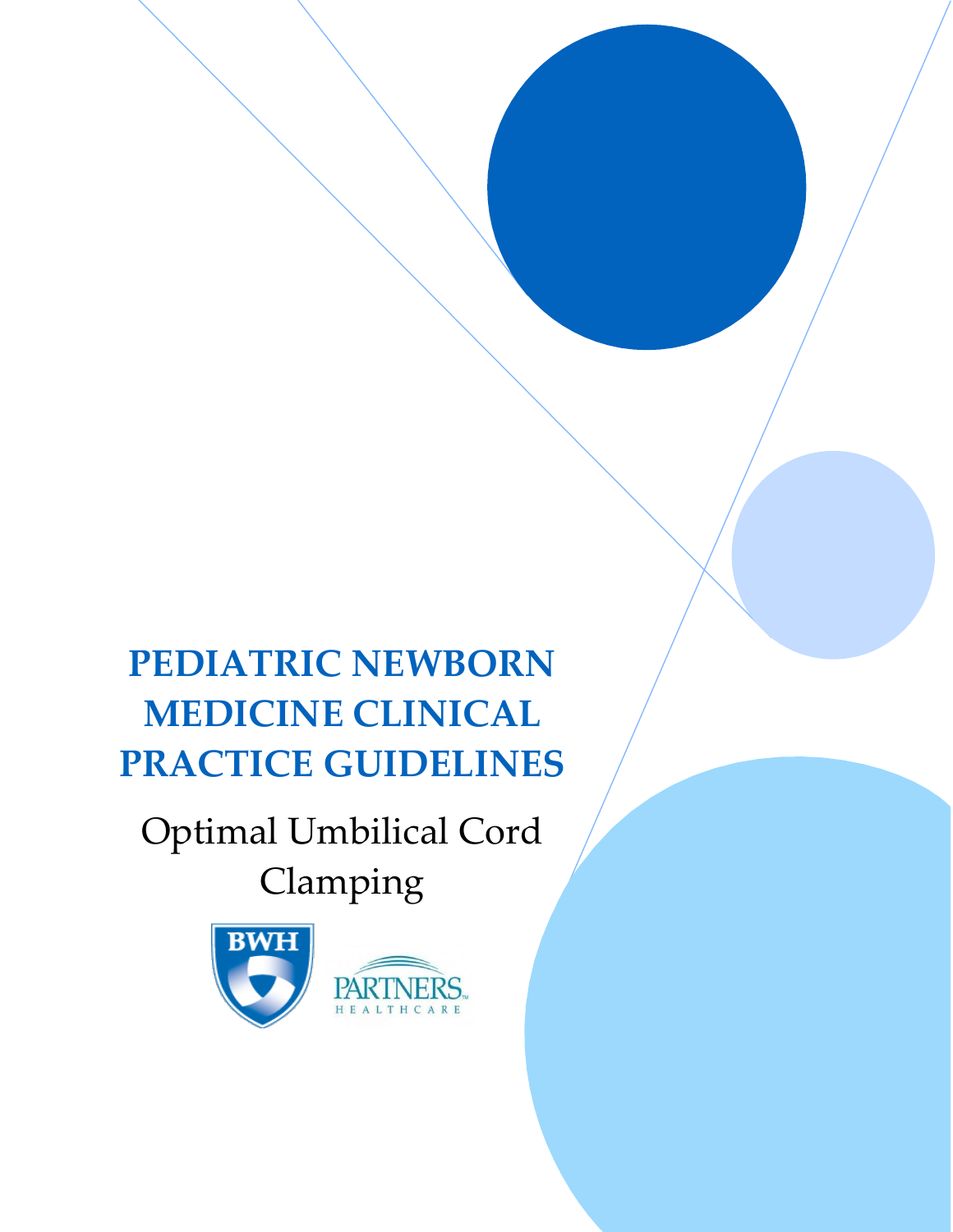

| <b>Clinical Guideline Name</b> | Optimal Umbilical Cord Clamping                              |
|--------------------------------|--------------------------------------------------------------|
| <b>CWN Clinical Practice</b>   |                                                              |
| <b>Manual Policy Number</b>    |                                                              |
|                                |                                                              |
| <b>Implementation Date</b>     |                                                              |
|                                |                                                              |
| <b>Due for CPC Review</b>      | 11/2018                                                      |
| <b>Contact Person</b>          | Terri Gorman, MD                                             |
|                                |                                                              |
| <b>Approved By</b>             | Dept of Pediatric Newborn Medicine Clinical Practice Council |
|                                |                                                              |
|                                |                                                              |
|                                | $CWN$ SPP $\_\_\_\_\_\_\_\_\_$                               |
|                                | SPP Steering                                                 |
|                                | Nurse Executive Board/CNO                                    |
|                                |                                                              |
|                                |                                                              |
|                                |                                                              |
|                                |                                                              |

**Table of Contents**

Background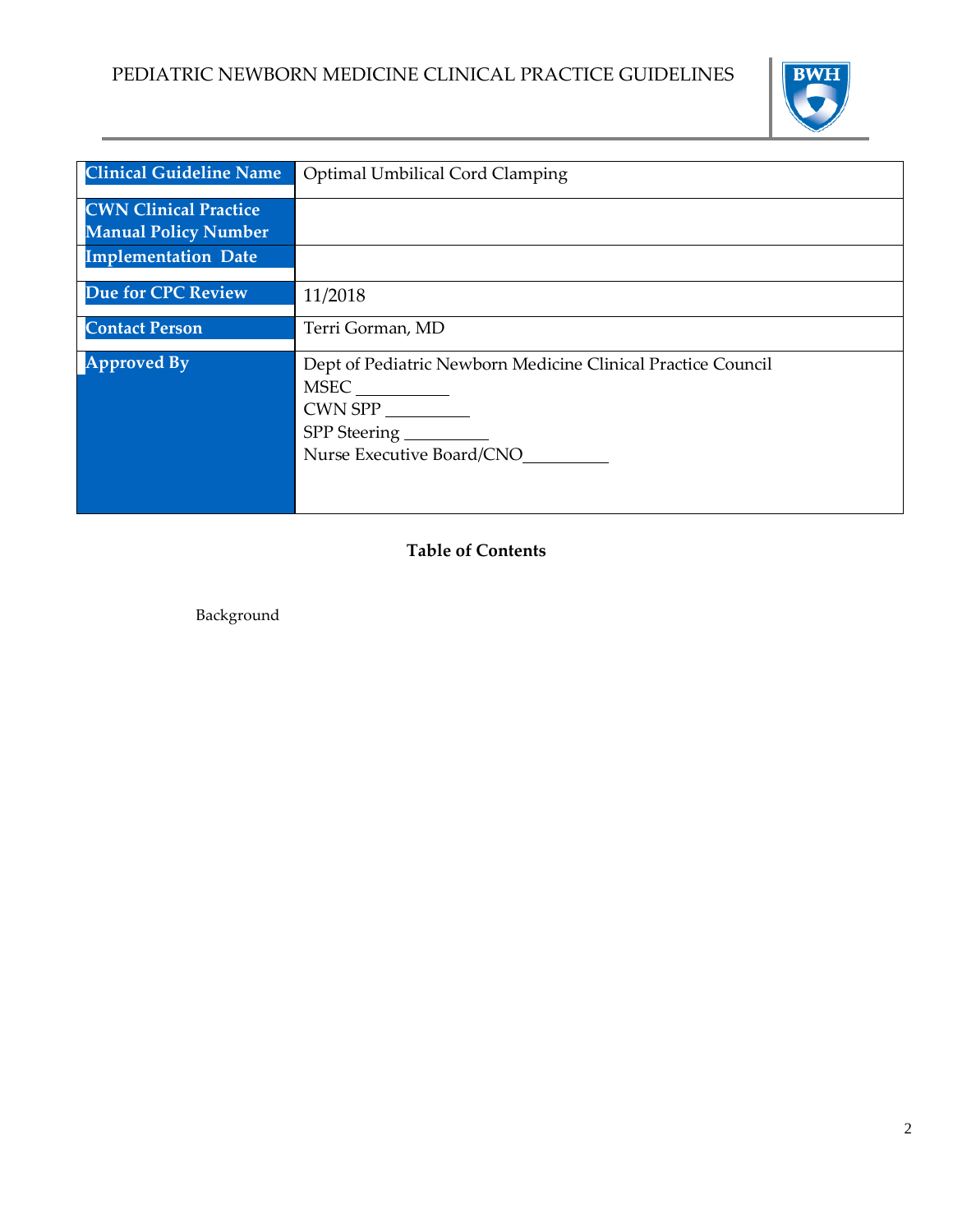

**I. Purpose:** To improve neonatal outcomes for term and preterm infants through the optimal timing of umbilical cord clamping in the vigorous term and preterm infant for at least 60 seconds after birth.

### **II. Background:**

Optimal umbilical cord clamping after delivery allows for continued blood flow between the placenta, umbilical cord, and baby, with net blood flow to the infant.

Physiologic studies in term infants have shown that a transfer from the placenta approximately 80mL of blood in the first minute after birth, reaching approximately 100mL at 3 minutes after birth. The placental transfusion is enhanced with the infant's first breaths, thought to be due to the negative intra-thoracic pressure generated by lung inflation.

Term infants with optimal umbilical cord clamping have higher hemoglobin levels and increased iron stores, which may have favorable effects on developmental outcomes. Preterm infants are at highest risk for adverse neonatal outcomes, and therefore have the potential for greatest benefit and have the highest evidence for optimal umbilical cord clamping.

Providing additional placental blood to the preterm infant by optimal umbilical cord clamping is associated with:

- o Decreased need for blood transfusion
- o Better circulatory stability
- o Lower incidence of intraventricular hemorrhage (all grades)
- Lower risk for necrotizing enterocolitis (NEC)

For term infants  $\geq$  37 weeks, optimal delayed cord clamping may decrease iron deficiency anemia in infants without access to appropriate nutrition, however it increases the risk of jaundice requiring phototherapy. When delayed umbilical cord clamping is carried out after 37 weeks gestational age, it should be ensured that there is adequate pediatric jaundice surveillance available for the neonate. All infants are screened with either transcutaneous or serum bilirubin as a part of routine neonatal care. Link reference to jaundice screening CPP/CPG.

Delayed umbilical cord clamping does not increase the risk of postpartum hemorrhage.

#### **Indications:**

Vigorous term and preterm infants, with the following contraindications:

#### **Contraindications:**

Monochorionic multiple gestations

Maternal Hgb <7 grams/dl (in case delay affects efficiency of treatment of post-partum hemorrhage) Placental abnormalities, including but not limited to vasa previa, placenta previa, placenta accreta and abruption.

Need for resuscitation of the infant beyond drying, warmth and stimulation.

There is no evidence for contraindication in the following settings:

Meconium stained fluid Intra-amniotic infection Fetal anomaly Maternal infectious disease (including Hepatitis B & C and HIV)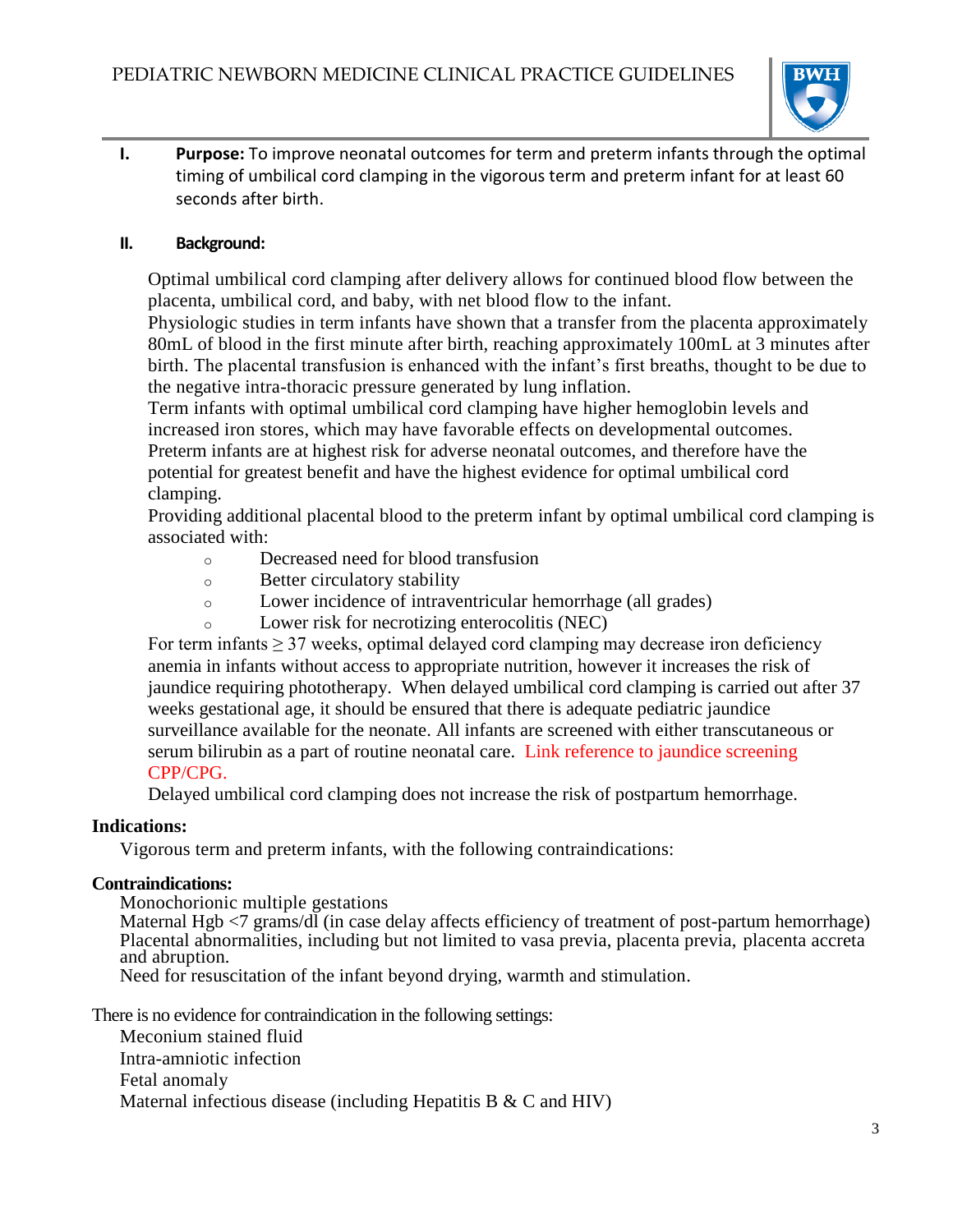

Route of delivery (vaginal vs. Caesarean, classical vs. low-transverse)

#### **Procedure:**

- 1. Delivery of the baby (entire body) will be clearly announced by the senior obstetric provider present
- 2. Timekeeping will start (the obstetric nurse is the time keeper)
- 3. For vaginal deliveries the baby should be placed on the maternal lower abdomen and covered with a warm blanket. For cesarean deliveries the baby should be placed on the upper legs or the abdomen above the incision at Caesarean delivery (at the obstetrician's judgment). The infant will not be held up for parental viewing until after the cord has been clamped to ensure blood flow toward rather than away from the infant.
- 4. No milking or stripping of the cord should be performed.
- 5. The obstetric nurse verbally reports when 60 seconds have elapsed.
- 6. Cord clamp is then applied, the umbilical cord is cut, and the infant is given to the mother or to the pediatric team if indicated.

# **Immediate clamping criteria**

Per the discretion of the obstetrician

If the pediatrician desires the optimal cord clamping to be discontinued, they will clearly communicate to the attending obstetrician, "Do you think there is a need for pediatric assessment?" Unless there is a disagreement on behalf of the obstetrician, immediate cord clamping should be instituted at this prompt. If there is disagreement, the pediatrician should be invited for bedside assessment.

# **Post-clamping procedure**

Postpartum uterotonics should be administered by the obstetrical team as per routine The time to cord clamping should be recorded in the mother's medical record by the delivering obstetrical provider

# **Procedure for collection of umbilical cord blood samples**

Including umbilical cord blood gases, genetic samples, umbilical cord banking, etc. Collect directly from the cord following clamping at the discretion of delivering Obstetrical Provider